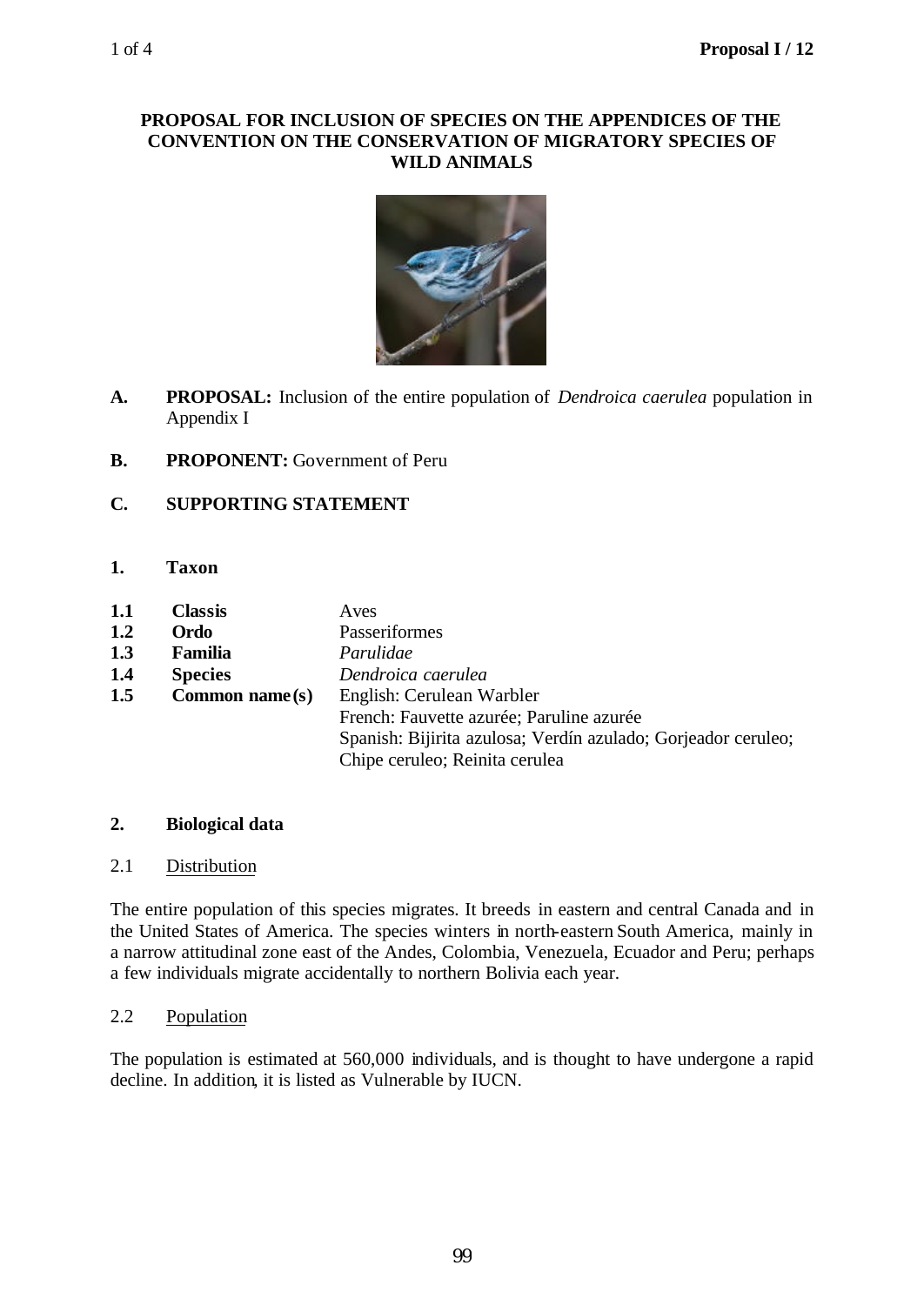# 2.3 Habitat

It breeds in mature deciduous forests, often in the vicinity of swamps. The nest is built in the branch of a tree. Migrating birds are recorded from a variety of forest woodland, secondary growth and scrub habitats. Wintering birds are found in Andean submontane forest, mainly between 1,000 and 2,000 meters altitude. In parts of its wintering habitat, the species apparently has an affinity towards native species of the Genus *Inga,* in the shade of traditional coffee plantations where the *Inga* is a dominant species and whose flowers attract a wealth of insects.

## 2.4 Migrations

On its migration route, the species passes through the Bahamas, Cuba, Jamaica, and the Caribbean regions of Mexico, Belize, Guatemala, Honduras, Costa Rica and Panama. It reaches its breeding grounds in spring (April), takes off around July, and arrives at its wintering grounds in early August.

## **3. Threat data**

### 3.1 Direct threat

Some sources believe that nest parasitism by *Molothrus ater* is a major threat leading to a decline in the population. Little is known about the potential effects of pesticides and other toxic substances.

### 3.2 Habitat destruction

Degradation of habitat through land use changes it the major threat to this species. Conversion of deciduous mature forests to farmland or urban areas, fragmentation and isolation of remaining mature forests, change to shorter rotation periods and even-aged management, and loss of key tree species to disease, are all threats at the breeding grounds. Wintering habitat is also threatened by conversion to other land uses such as pasture land, subsistence crops and coffee plantations. Coca plantations have a detrimental effect on primary forest habitat. Attempts to eradicate coca plantations can also potentially damage forests. High-altitude mining is a known, but as yet uncontrollable threat.

### 3.3 Indirect threat

None known.

### 3.4 Threats connected especially with migrations

The species migrates at night and collisions with pylons or artificial structures are frequent; it is not known as of yet whether this has a significant impact on the population of this species. Adverse climatic conditions in the Gulf of Mexico are known to kill the birds on their migrations in either direction. Should hurricane frequency increase drastically as a consequence of climate change, for example, this could have a detrimental effect on the species and other species with similar habits.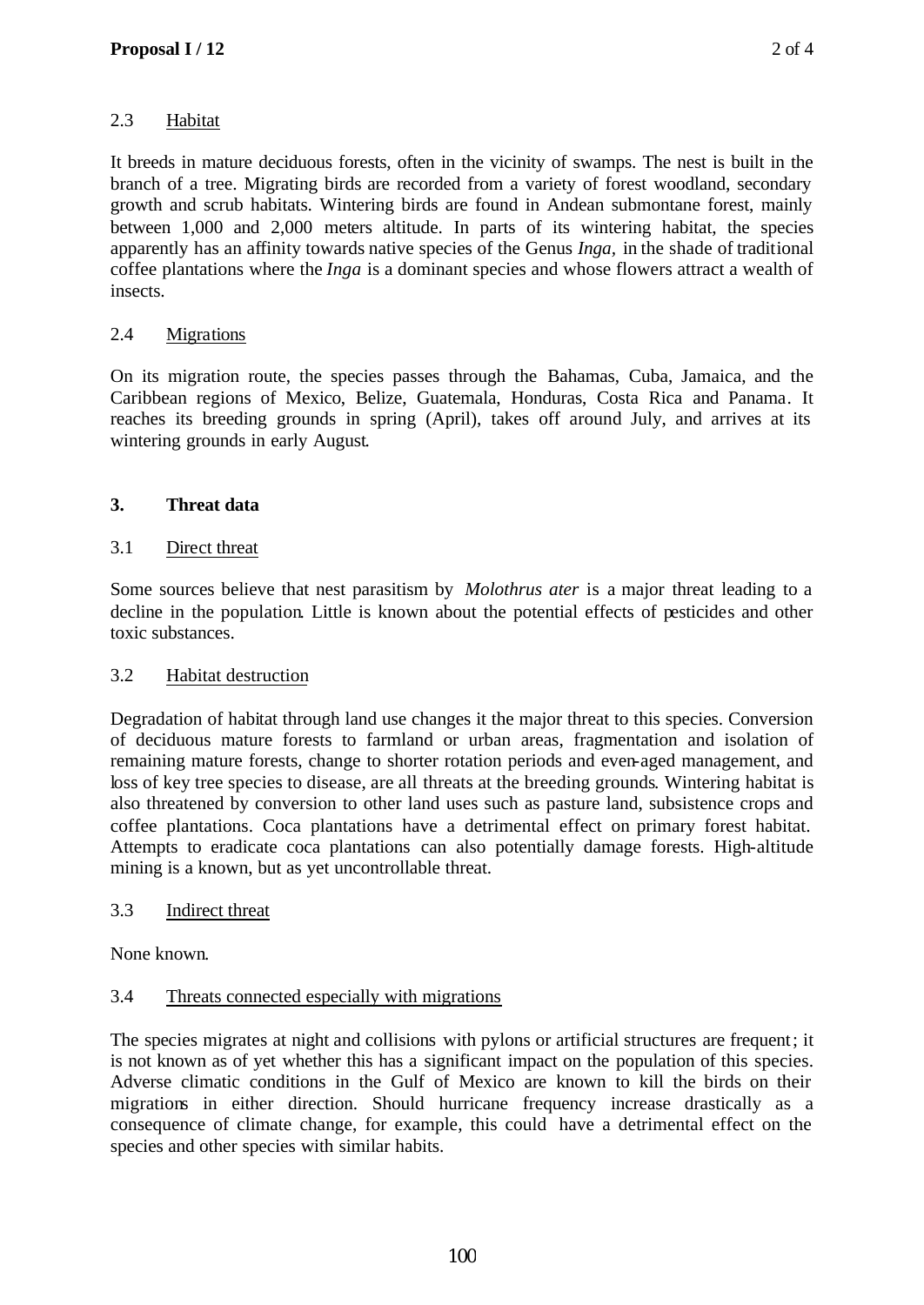## 3.5 National and international utilization

None known.

### **4. Protection status and needs**

4.1 National protection status

The species is protected in most of its range states.

4.2 International protection status

Not listed in Appendix II of CMS.

## 4.3 Additional protection needs

States parties where the species is not specifically protected should remedy this. Since the species appears to rely on primary forest ecosystems in its wintering grounds, those should be formally protected: this is particularly pressing for key sites. Prior to any mining activities in its forest habitat, environmental impact assessments must be conducted to ensure that measures are taken to prevent habitat loss and mitigate other negative consequences.

## **5.** Range States<sup>1</sup>

Bahamas, Belize, Canada, Colombia, COSTA RICA, CUBA, ECUADOR, Guatemala, HONDURAS, Jamaica, Mexico, PANAMA, PERU, United States of America, Venezuela. Possibly also BOLIVIA.

# **6. Comments from Range States**

# **7. Additional remarks**

Even though the reproductive ecology and conservation status of the species have been widely studied in North America, very little is known about the species outside its breeding areas and period.

 $\frac{1}{1}$  CMS Parties in capitals.